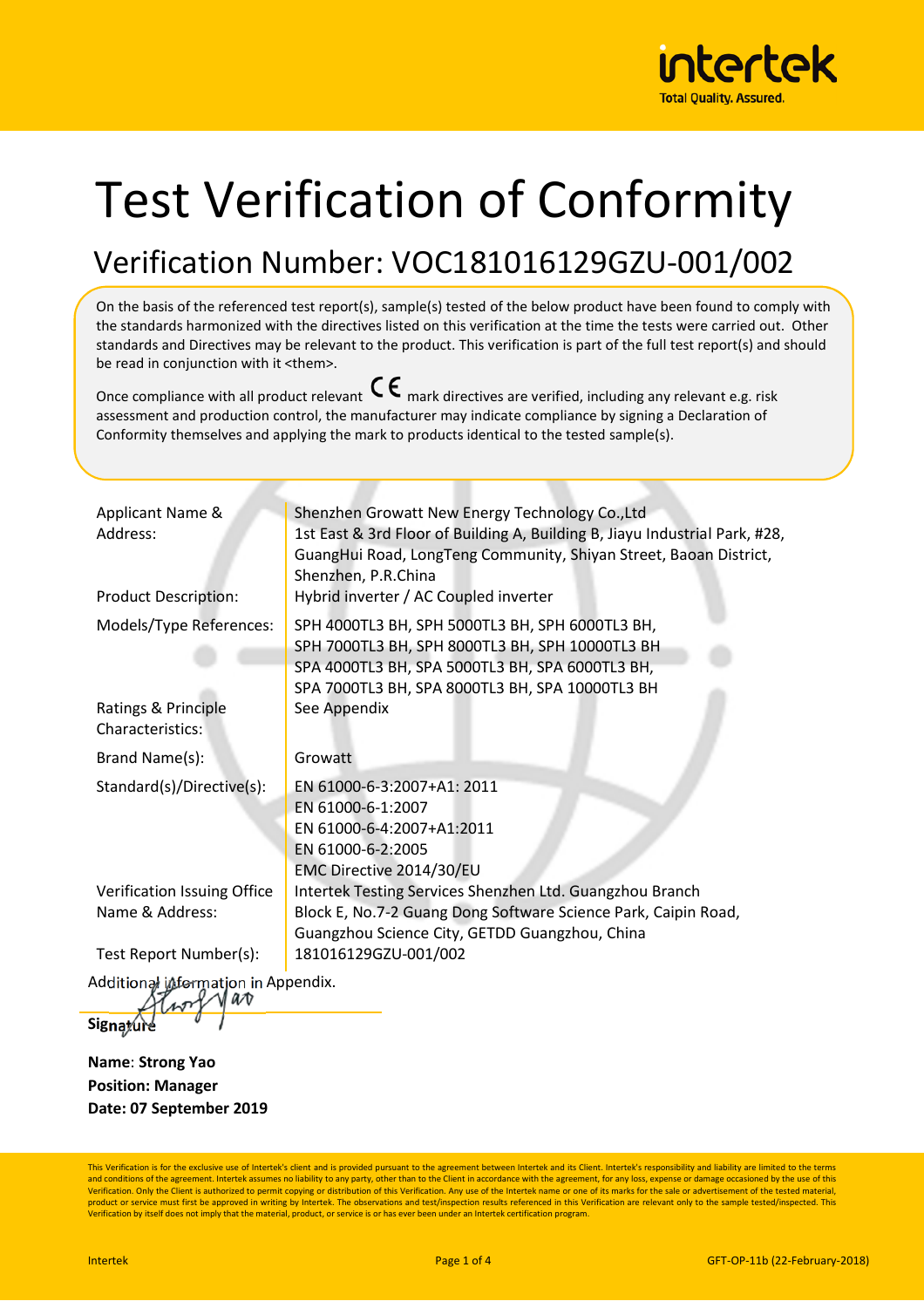

## **APPENDIX: Test Verification of Conformity**

**This is an Appendix to Test Verification of Conformity Number: VOC181016129GZU-001/002** 

Ratings & Principle Characteristics:

| Model                                    | <b>SPH 4000</b>         | <b>SPH 5000</b> | <b>SPH 6000</b> | <b>SPH 7000</b> | <b>SPH 8000</b> | SPH 10000 |
|------------------------------------------|-------------------------|-----------------|-----------------|-----------------|-----------------|-----------|
| Specifications                           | <b>TL3 BH</b>           | TL3 BH          | TL3 BH          | TL3 BH          | TL3 BH          | TL3 BH    |
|                                          |                         |                 |                 |                 |                 |           |
| Input data(DC)                           |                         |                 |                 |                 |                 |           |
| Max.<br>recommended<br>PV                | 5200W                   | 6500W           | 7800W           | 9100W           | 10400W          | 13000W    |
| power (for<br>module STC)                |                         |                 |                 |                 |                 |           |
| Max. DC<br>voltage                       | 1000V                   | 1000V           | 1000V           | 1000V           | 1000V           | 1000V     |
| <b>Start voltage</b>                     | 160V                    | 160V            | 160V            | 160V            | 160V            | 160V      |
| Nominal<br>voltage                       | 600V                    | 600V            | 600V            | 600V            | 600V            | 600V      |
| <b>MPP</b> voltage<br>range              | 160~1000V               | 160~1000V       | 160~1000V       | 160~1000V       | 160~1000V       | 160~1000V |
| No. of MPP<br>trackers                   | $\overline{2}$          | $\overline{2}$  | $\overline{2}$  | $\overline{2}$  | $\overline{2}$  | 2         |
| No. of PV<br>strings per MPP<br>trackers | 1                       | 1               | 1               | 1               | 1               | 1         |
| Max. input<br>current per<br><b>MPP</b>  | 12A/12A                 | 12A/12A         | 12A/12A         | 12A/12A         | 12A/12A         | 12A/12A   |
| trackers                                 |                         |                 |                 |                 |                 |           |
| Max. short-<br>circuit current<br>per    | 15A/15A                 | 15A/15A         | 15A/15A         | 15A/15A         | 15A/15A         | 15A/15A   |
| <b>MPP trackers</b>                      |                         |                 |                 |                 |                 |           |
| Output data(AC)                          |                         |                 |                 |                 |                 |           |
| <b>AC</b> nominal<br>power               | 4000W                   | 5000W           | 6000W           | 7000W           | 8000W           | 10000W    |
| Max. AC<br>apparent power                | 4000VA                  | 5000VA          | 6000VA          | 7000VA          | 8000VA          | 10000VA   |
| <b>Nominal AC</b><br>voltage             | 3W+N+PE, 230V/400V;     |                 |                 |                 |                 |           |
| AC grid<br>frequency                     | 50/60Hz;                |                 |                 |                 |                 |           |
| Max.<br>output<br>current                | 6.1A                    | 7.6A            | 9.1A            | 10.6A           | 12.1A           | 15.2A     |
| Power factor                             | 0.8leading ~ 0.8lagging |                 |                 |                 |                 |           |

This Verification is for the exclusive use of Intertek's client and is provided pursuant to the agreement between Intertek and its Client. Intertek's responsibility and liability are limited to the terms<br>and conditions of product or service must first be approved in writing by Intertek. The observations and test/inspection results referenced in this Verification are relevant only to the sample tested/inspected. This<br>Verification by itself d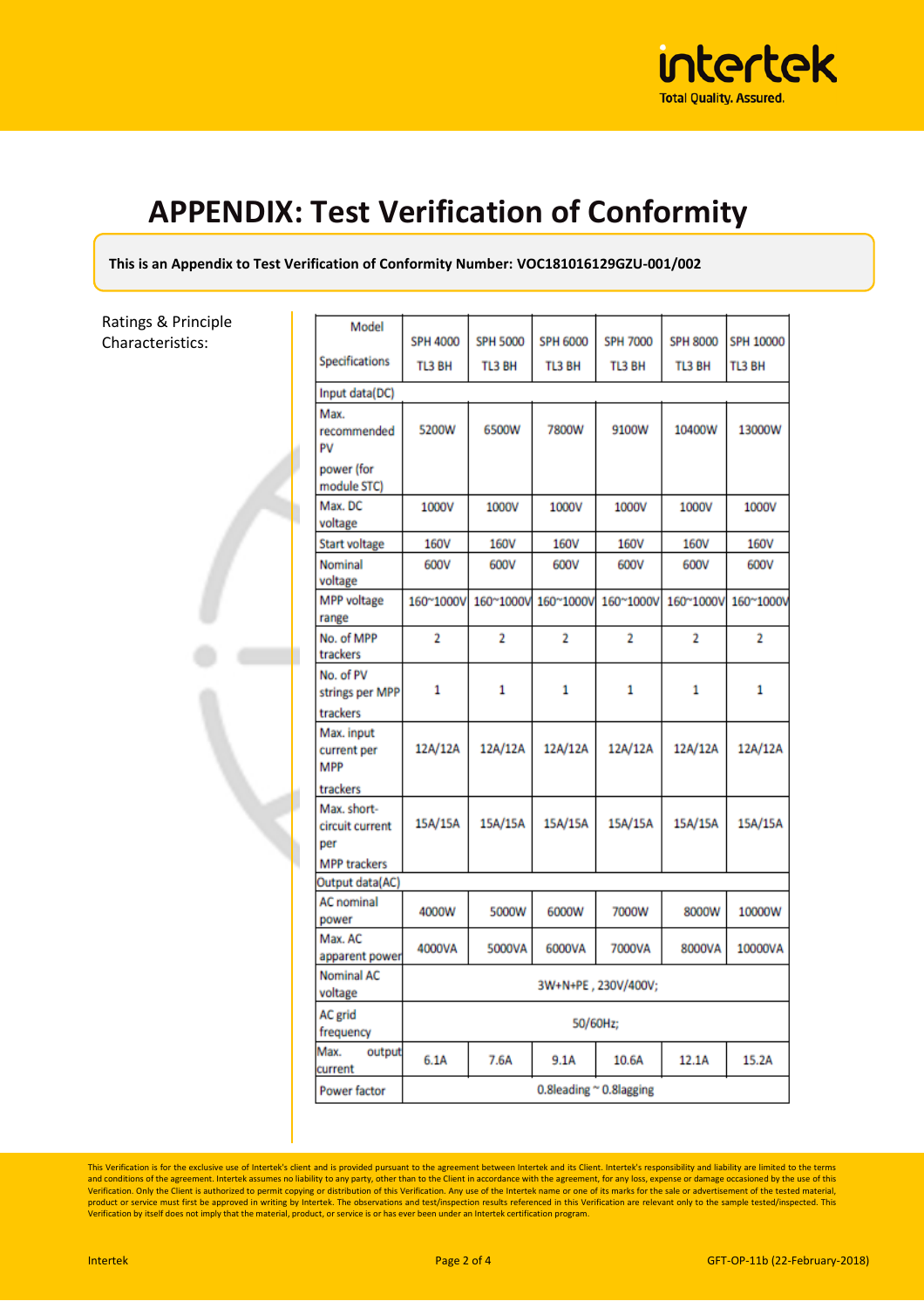

| Stand alone(AC power)                            |                                                |         |         |         |         |          |
|--------------------------------------------------|------------------------------------------------|---------|---------|---------|---------|----------|
| <b>AC</b> nominal<br>output power                | 4000W                                          | 5000W   | 6000W   | 7000W   | 8000W   | 10000W   |
| Max. AC<br>apparent power                        | 4000VA                                         | 5000 VA | 6000 VA | 7000 VA | 8000 VA | 10000 VA |
| <b>Nominal AC</b><br>voltage                     | 3W+N+PE, 230V/400V;                            |         |         |         |         |          |
| <b>Nominal AC</b><br>frequency                   | 50/60Hz                                        |         |         |         |         |          |
| Max. output<br>current                           | 6.1A                                           | 7.6A    | 9.1A    | 10.6A   | 12.1A   | 15.2A    |
| Battery data (DC)                                |                                                |         |         |         |         |          |
| Battery voltage<br>range                         | 160~550V                                       |         |         |         |         |          |
| Max. charging /<br>discharging<br>current        | 25A                                            |         |         |         |         |          |
| Continuous<br>charging /<br>discharging<br>power | 4000W                                          | 5000W   | 6000W   | 7000W   | 8000W   | 10000W   |
| <b>Type of battery</b>                           | lithium battery / Lead-acid battery            |         |         |         |         |          |
| Capacity of<br>battery                           | 5~50kWh                                        |         |         |         |         |          |
| Others                                           |                                                |         |         |         |         |          |
| <b>Technology</b>                                | <b>Transformerless</b>                         |         |         |         |         |          |
| Protection<br>degree                             | <b>IP 65</b>                                   |         |         |         |         |          |
| <b>Operating</b><br>temperature<br>range         | $-25 °C$ ~ +60 °C<br>With derating above 45 °C |         |         |         |         |          |
| <b>Pollution degree</b>                          | Ш                                              |         |         |         |         |          |
| <b>Protective Class</b>                          | Class I                                        |         |         |         |         |          |
|                                                  |                                                |         |         |         |         |          |

This Verification is for the exclusive use of Intertek's client and is provided pursuant to the agreement between Intertek and its Client. Intertek's responsibility and liability are limited to the terms and conditions of